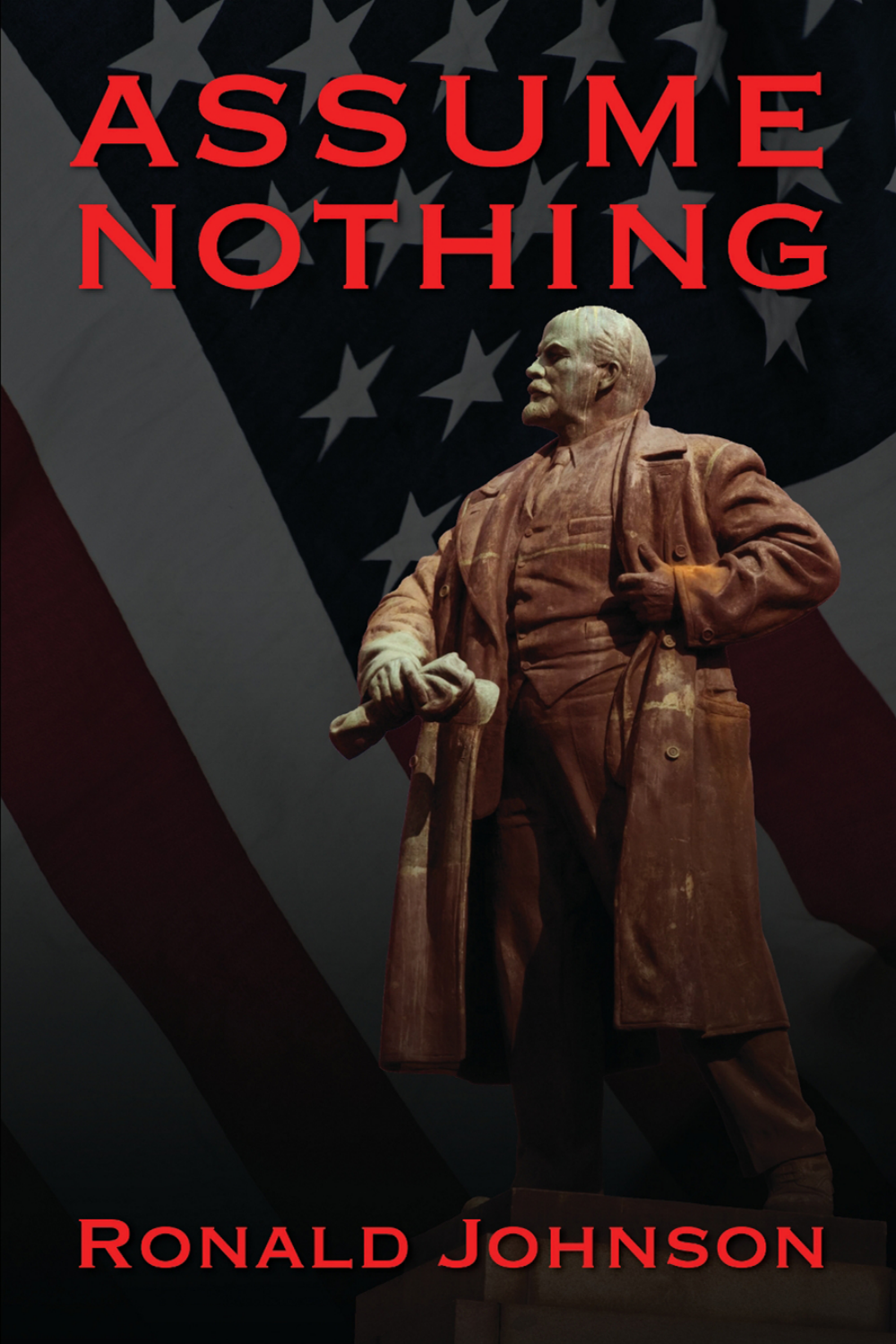# Assume Nothing

### RONALD L. JOHNSON

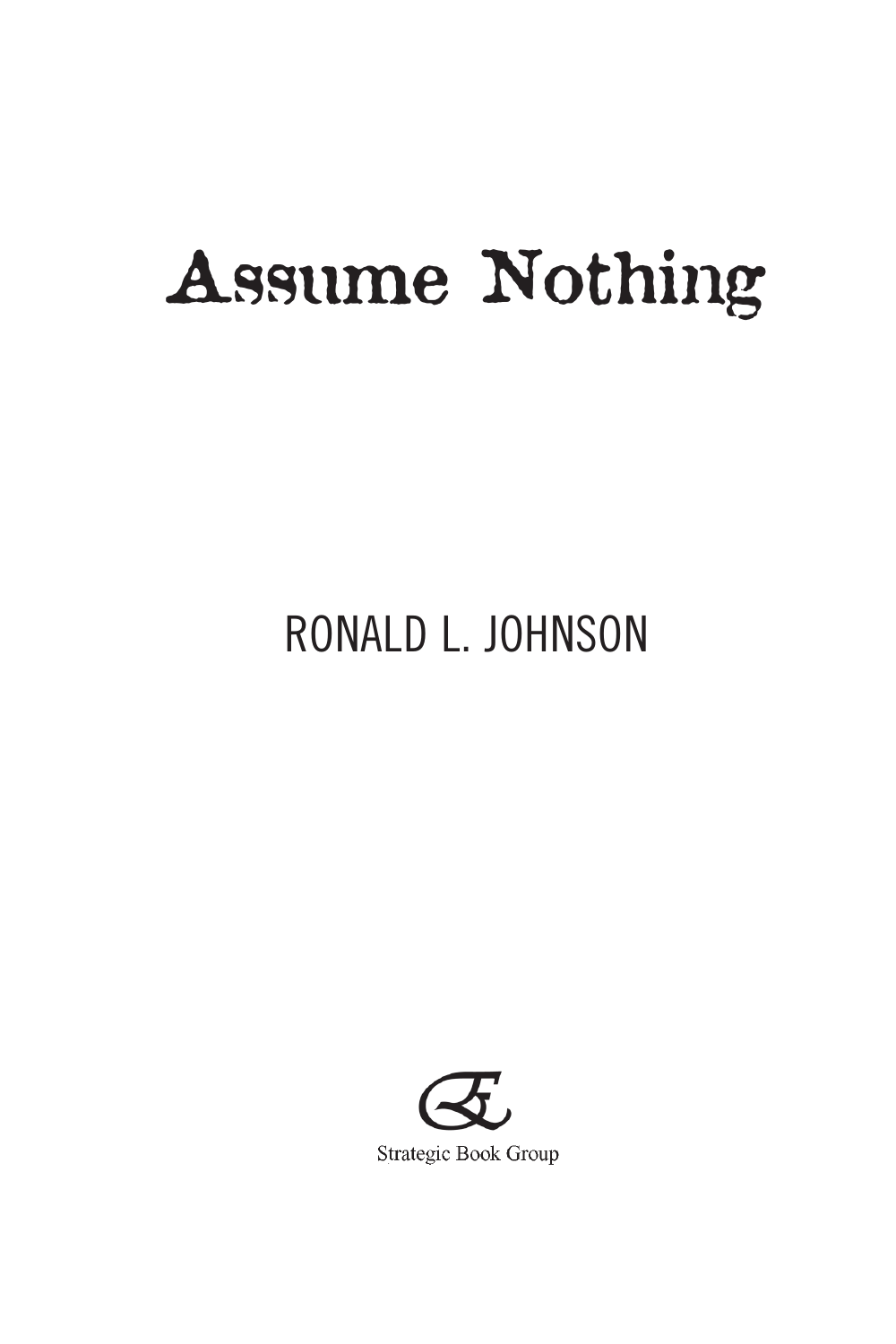Copyright © 2010 All rights reserved – Ronald L. Johnson

No part of this book may be reproduced or transmitted in any form or by any means, graphic, electronic, or mechanical, including photocopying, recording, taping, or by any information storage retrieval system, without the permission, in writing, from the publisher.

Strategic Book Group P. O. Box 333 Durham, CT 06422 www.StrategicBookClub.com

ISBN: 978-1-62212-949-2

Printed in the United States of America

Book Design: Judy Maenle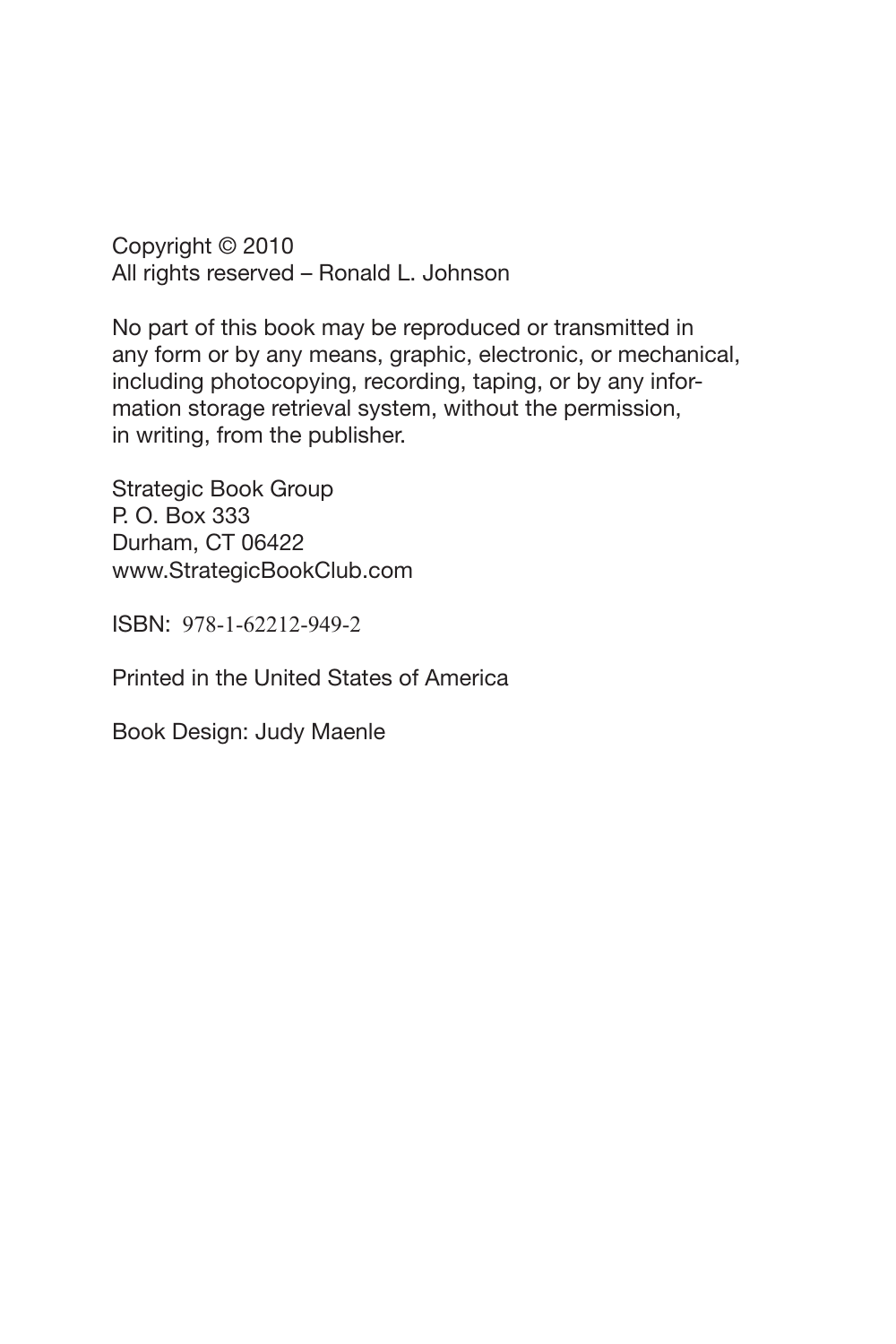*I dedicate this book to my wife Nancy who has stood by me for over fifty years, my daughter Sharon who came up with the book's title, and to my pet dog Rocky who lays by my desk whenever I'm working.*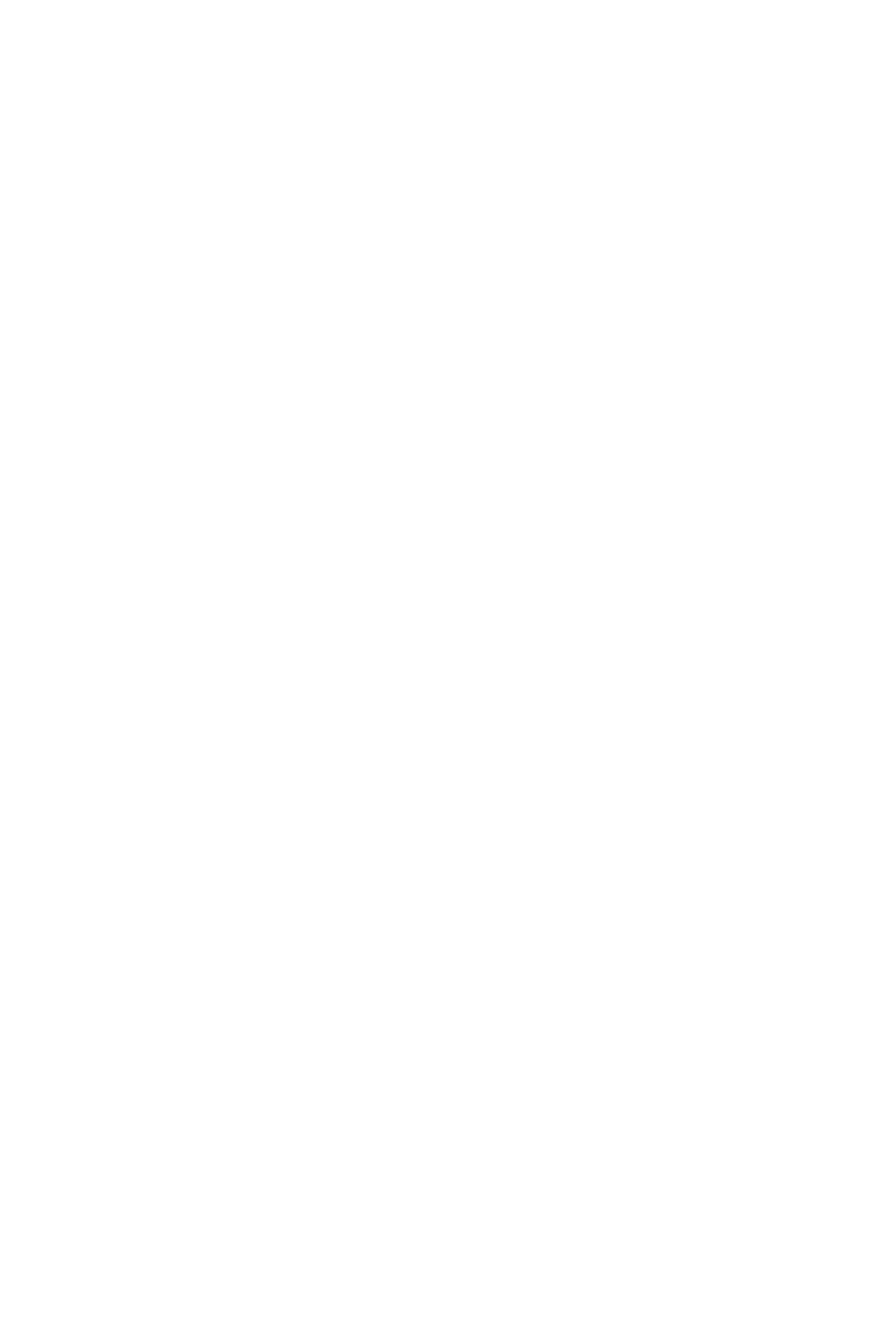### Prelude

#### *1990*

#### *Supreme Soviet—Moscow*

The dark, cold, windy weather didn't help the Soviet premier's arthritis, nor his mood, as he stomped across his office in a blustery rage. Finally he calmed his tirade down just long enough to catch his breath. He then walked up so close to the director of the KGB that his finger was poking him in the chest.

The spittle from his angry shouts splattered across the KGB chief's face, as he stood before the premier in stark trembling fear. The premier was in such a rage that he stammered as he shouted at Alexander. "Alexander, I've had enough of your excuses. All I've ever heard out of you is excuses, excuses, excuses. For more than thirty years my predecessors and I have heard nothing but excuses from the KGB. Why can't you find the traitor who is stealing all of our country's most precious secrets? This rascal has been providing the Americans with all our top secrets for over thirty years and you tell me you have no idea who the traitor is?"

"But sir, we've tried everything we could think of to find out who it is. I have a file that fills two filing cabinets going all the way back before 1950."

"What do you mean you've tried everything to catch the traitor? All I ever hear from you is excuses, excuses, excuses. So far all you've ever done is arrest many of our citizens who could tell you nothing. For more than thirty years all your men do is follow CIA agents here in Moscow and after a few months deport them. You arrest all of the citizens they contact and what have you found out—nothing.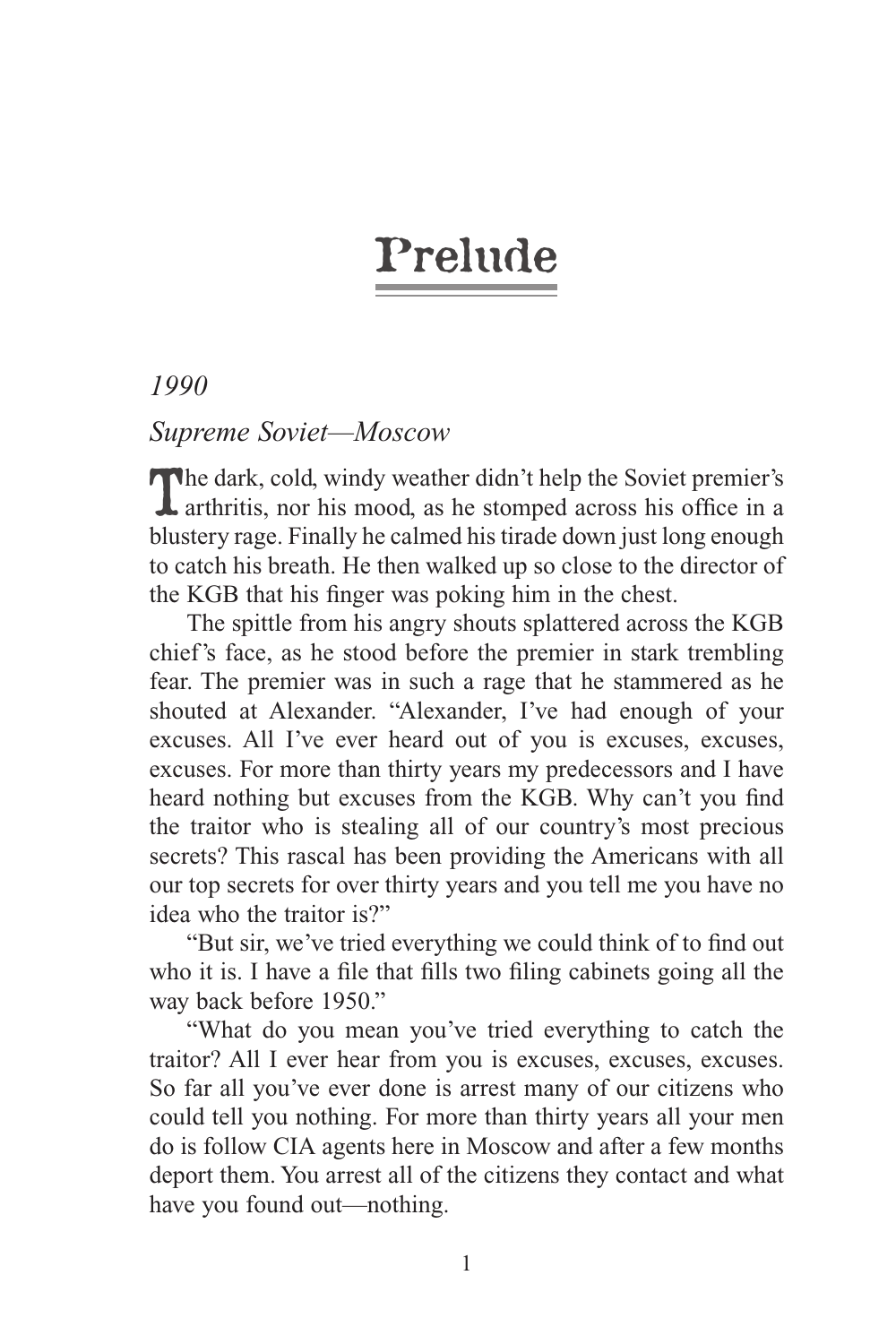"If your spies in America are as good as you say they are, why can't they provide us with the name of the spy? It is incomprehensible to me that someone has been telling the Americans our most guarded secrets all these years and neither you nor any of your predecessors have been able to find out the name of this traitor."

"But sir, we are not alone in failing to identify the spy. All this time we've have been asking our American agents to find out who the spy is. We've even offered them ten million dollars and no one has yet been able to find out the name of the spy. Even Ainsworth has been unable to uncover who the spy is in our midst. All we know is that the name of the spy is the most guarded secret within the CIA. In fact, we don't even know who the spy's handler is within their organization. It is that much of a closely guarded secret within the CIA. Apparently only the spy's handler and the CIA director know his name."

The premier continued to raise his voice in anger and repeatedly poked his finger in the KGB director's chest. In an incredulous voice he said, "If it wasn't so ridiculous, you could make a strong case that it was me and my predecessors who have been providing information to the Americans.

"Alex, tell me something. The stolen information has been so important to our national defense that it is only available to a few people within our government. Are you positive that the Americans don't have some super secret listening device planted in our building, or on the roof, through which they are able to hear our conversations?"

"That would be a possibility, sir, except for several facts. We continually check the building with the best detection equipment available. Also, the Americans have even learned important information that was discussed when we met elsewhere, and some of the information came from top secret reports.

"My people have checked everyone's computer and before that every typewriter ribbon was checked—nothing. We even have a detailed record of how many copies have been made on every copy machine in the Kremlin, and have found nothing that would point to who the spy is.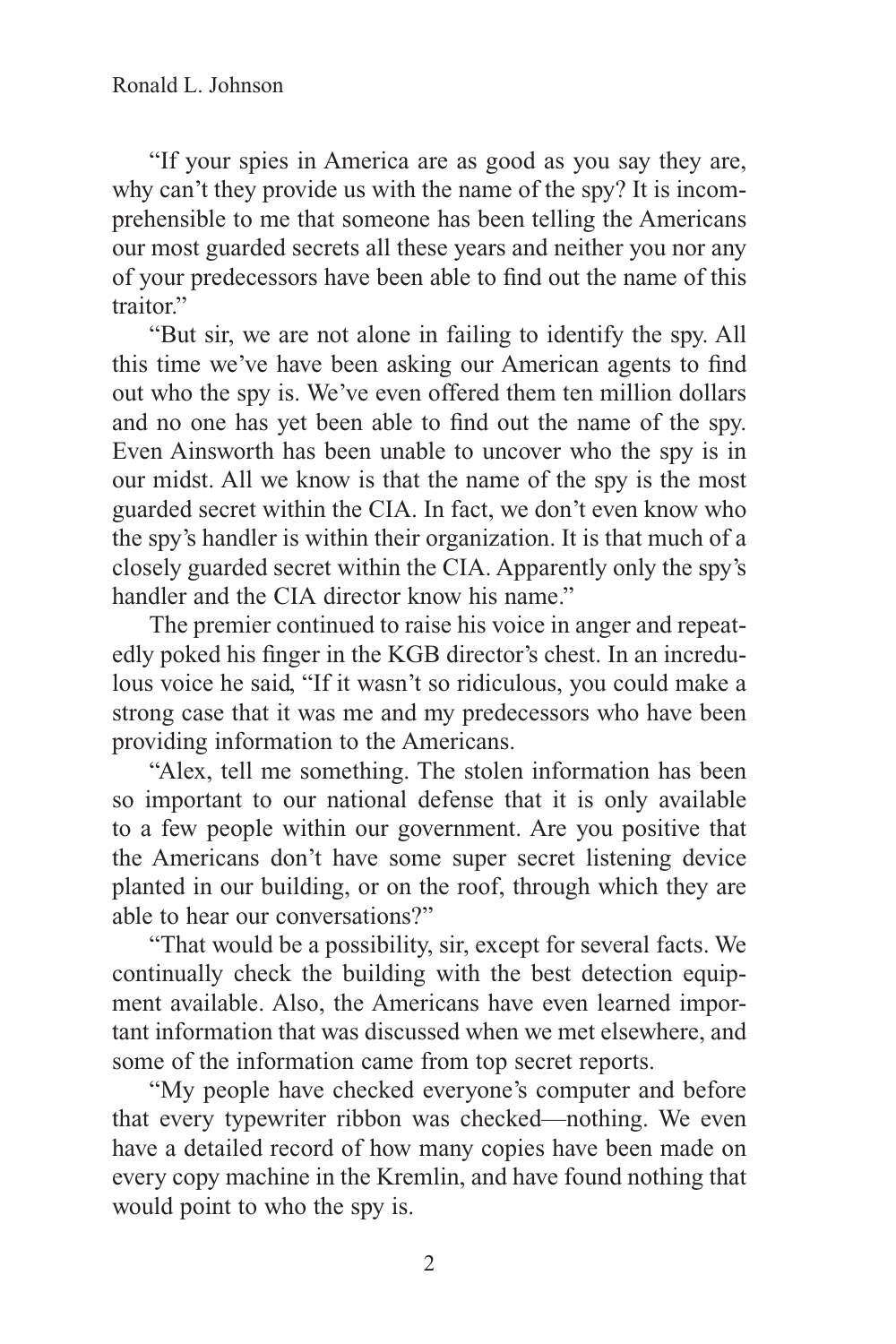"We have even gone back and double-checked several times all of the information and people who have had access to the information for more than thirty years, and have still come up empty. It's like the person is a phantom. We've even done exhaustive checks on all of the minister's wives, relatives and mistresses—nothing."

"Have there been any Americans, or people from our other enemies, who have been in continuous contact with our government officials during all this time?"

"Yes, there is one person, Thomas Snow, but he has been checked out repeatedly and so far we have found nothing to indicate he is the spy."

"Who is this Thomas Snow?"

"Remember, he is that international banker you gave the medal to last year for all the help he's been to our country. But even if Snow is the American spy, which I doubt, he doesn't have the access to the high-level government contacts who possess the information being given to the Americans."

"Ah yes, I remember giving a medal to an American. You may be right, but refresh my memory on this Thomas Snow."

"Thomas Snow is an international banker who has worked for the US Department of Treasury for almost forty years. In the fifties and sixties he was a big help to us in tracking down money transfers from Switzerland to high-ranking German officials who fled to South America after World War II.

"At the end of World War II Snow was also most helpful in setting up our international banking program, including the arranging of a large sum from the international banking fund. As far as we know, none of his banking contacts within our country have ever had access to the kinds of information being supplied to the Americans.

"That being said, we do know that Thomas Snow is in contact with the CIA."

"Well then, there's your answer. He's our spy."

"That's not so, sir. I also at first thought he was the spy. However, our agents have determined that it was necessary for Thomas Snow to work for the CIA in order to help track down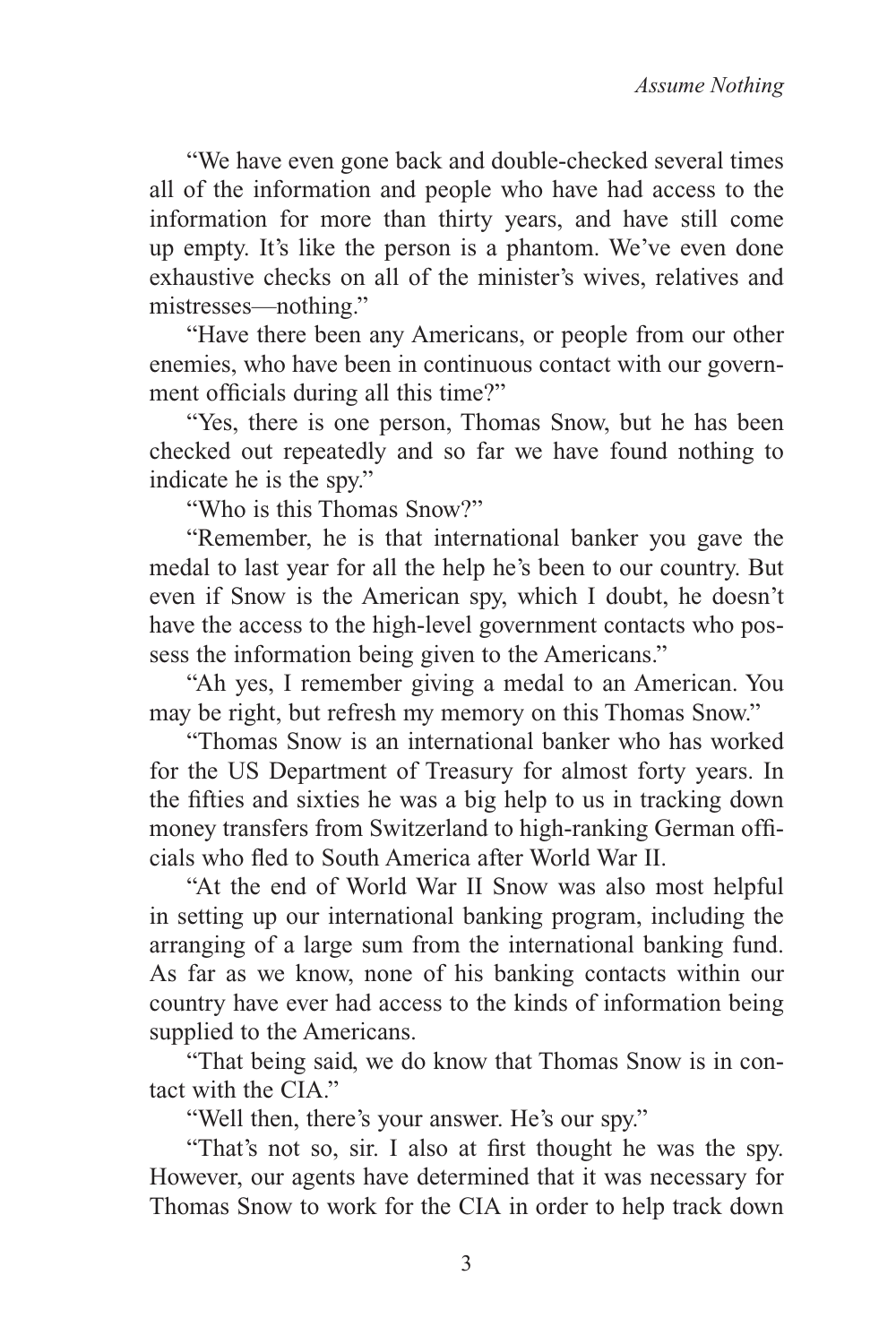German fugitives after the war because the CIA is the only American organization that can work outside their country to help apprehend criminals.

"We are sure Snow passed on some information to the CIA from his Russian banking sources, but any information they told him could not begin to compare with the kinds of information being supplied to the Americans. We have checked and double checked him out backwards to Sunday, and every time he comes out clean as the driven Russian snow.

"We also have a fairly extensive amount of data on his wife Mabel, who at one time was a world-famous ballerina, but she also doesn't have any high-level government contacts."

"Can we set some kind of trap that would help catch the spy?"

"We've tried that in every way imaginable, but so far with only minimal success. Several years ago we caught a highranking officer in naval intelligence passing information to the Americans, but he didn't have access to all of the information the Americans have been receiving. Also, none of the spies we've apprehended from Ainsworth's list were the major spy we seek, since none of them were in our country over the lengthy period the spy has been funneling information to the Americans, plus the Americans are still somehow getting our top secrets.

"The only good thing is that our high-level placements in the American government have been able to keep us informed on most of the secrets that have been passed to the Americans. But nobody is absolutely sure just how much the Americans do know about us, except we know it's a lot."

The premier turned and pounded his desk, and as he once again pointed his finger at the KGB director he shouted, "That's just great. Don't you guys realize one secret is one too many? It just might be easier if I had the Americans come and run your department, or have them set up a desk here in the Kremlin! We would then at least know who the spy is."

Calming down a bit, the premier said, "Is it possible that the Americans have some special satellite that can record our conversations?"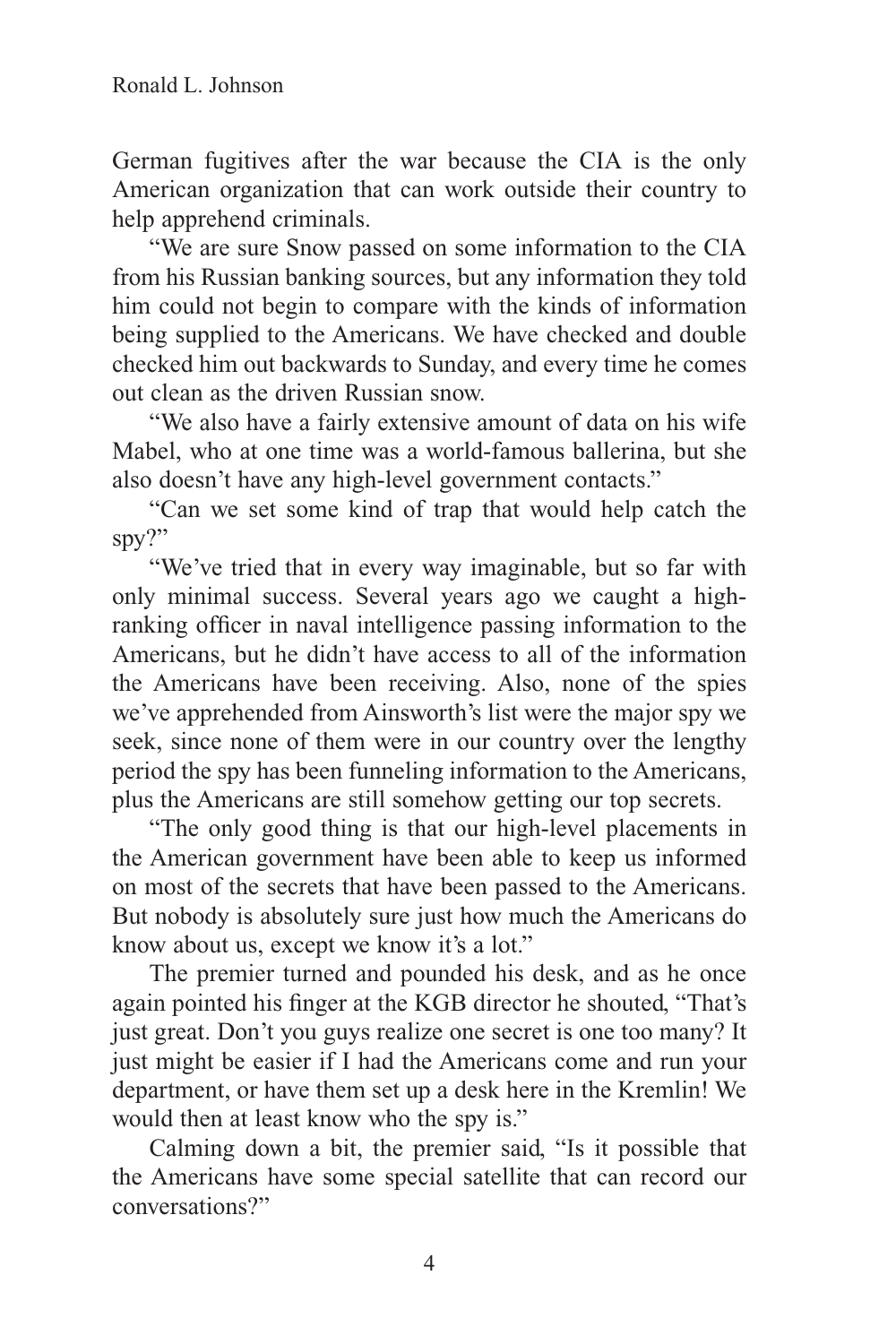"Our scientists say it's not possible, plus there is no way a satellite can read some of the documents we know are in the Americans hands."

"Well Alex, it almost seems like the Americans know our plans before we do. We might as well have a press conference and announce them to the whole world. If I thought it would do any good to fire you, I would do it this instant. But that has been done so many times by my predecessors, and all it did was set us back in out efforts to find the spy. So keep trying. There has to be a way to find out the name of the spy."

"Yes sir. All I can tell you, sir, is we're trying our best. Everyone within my organization is just as frustrated as you are."

After the head of the KGB left the office of the premier, the Soviet premier sat back in his chair. After just sitting there for a few minutes he punched the intercom to his secretary and said, "Valerie, I need you to send a notice to all of the Directors. The government will pay twenty-five million rubles to the person who identifies the spy in our midst who we call Superman."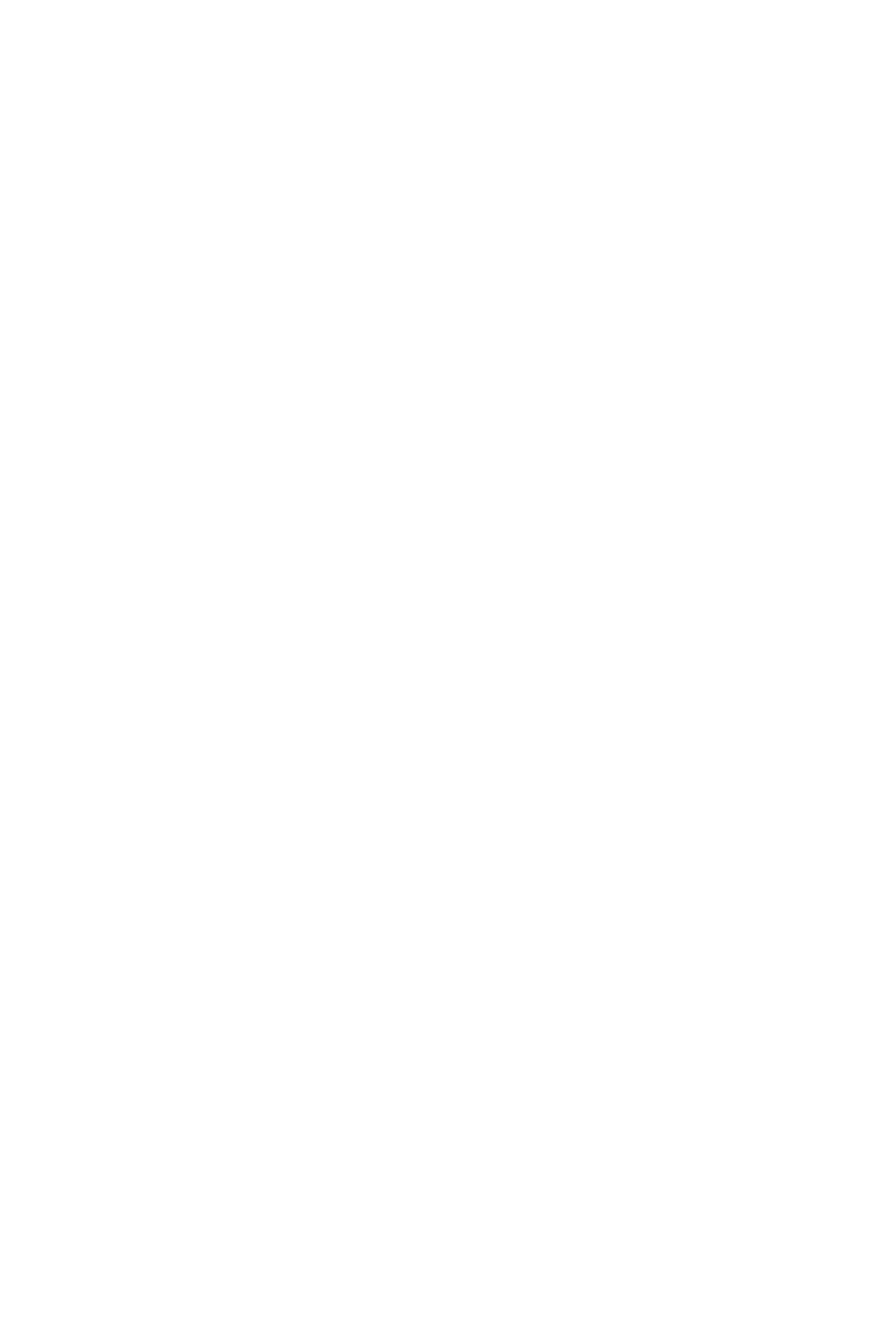### Chapter 1

#### *Present Day*

My name is William Robert O'Brien III. I'm thirty-six years Jold and am an investigative reporter for the *New York Times*, having worked there ever since graduating with a degree in journalism from Indiana University. For the most part life has been pretty good for me.

I was beginning to be recognized for my work, and I had almost completely gotten over my latest involvement with a United Nations secretary by the name of Rita who decided some Middle Eastern prince had more to offer than me. Oh well, she deserves what she gets. So after six months with Rita I was once again free of any female entanglements. Overall, things were pretty good.

I had really gotten to love New York and all it had to offer. I felt there was no better place for a journalist to work than the *New York Times*, although I can't say I liked my first year writing obituaries. It's hard to be creative over someone who has died.

It was nine-thirty in the evening on Wednesday and I had just gotten back from dinner at a neighborhood Chinese restaurant. I was sitting in my apartment awaiting the start of the NBA finals between the New York Knicks and the Los Angeles Lakers on television when I happened to notice the light blinking on my answer machine. The call must have come in while I was out having dinner. I went over and pushed the play button without the foggiest idea of who would have the audacity to call me just before the start of the game.

The voice on the recording was male but didn't identify himself. The voice simply said he was calling from Washington D.C. to tell me my grandfather, Thomas Snow, had died unexpectedly.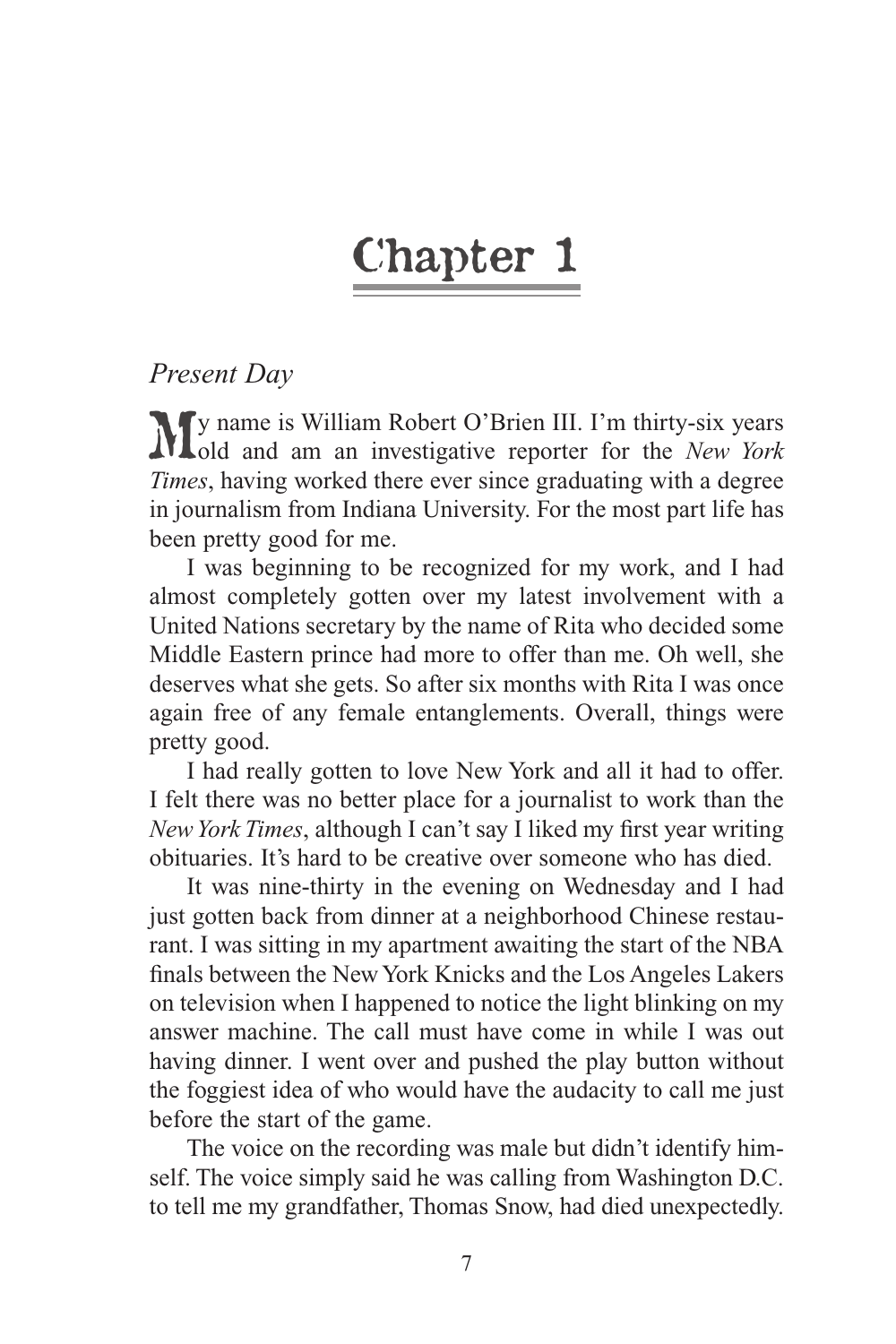The man went on to say my grandfather had apparently died of a heart attack. The caller asked me to call the Peace in Our Time Mortuary in Reston, Virginia, where Tom's body had been taken, to make funeral arrangements. The caller further said that the key to my grandfather's house was under the stone statue of a golfer on his front porch.

I hung up the phone and just sat there, stunned at the news. It was hard to believe my last surviving relative had just died. I never knew my parents, who had died in a plane crash when I was a baby. I had never been very close to Thomas Snow, but he was all I had in the way of a family, and now even he had been taken from me.

I decided it was too late in the evening to call the mortuary so the first thing I did the next morning, when I got to work, was to call and make arrangements for Tom's cremation.

I told the man at the mortuary that because of several business commitments, I wouldn't be able to drive down to Washington until late Friday. I said I would appreciate it if he could arrange to have a memorial service for Tom on Sunday evening, and place the appropriate notice of Tom's death in the Washington newspapers. The man at the mortuary, a Mr. Swanson, assured me he would take care of everything for me.

In my job as an investigative reporter, I was busy working on an article that compared the costs and benefits of having the United Nations located in New York City, and I had a Friday story deadline that delayed my departure. It would be interesting to see the reaction of New Yorkers when they saw how much the UN was costing them in taxpayer dollars.

By the time I finished my article it was late Friday. I was already tired but decided I would go ahead and pack a few clothes and drive to Washington to take care of my grandfather's affairs. When I got near the capital it was getting quite late and I was getting sleepy, so I decided to stop and stay overnight at a Best Western motel about twenty miles outside the Washington Beltway.